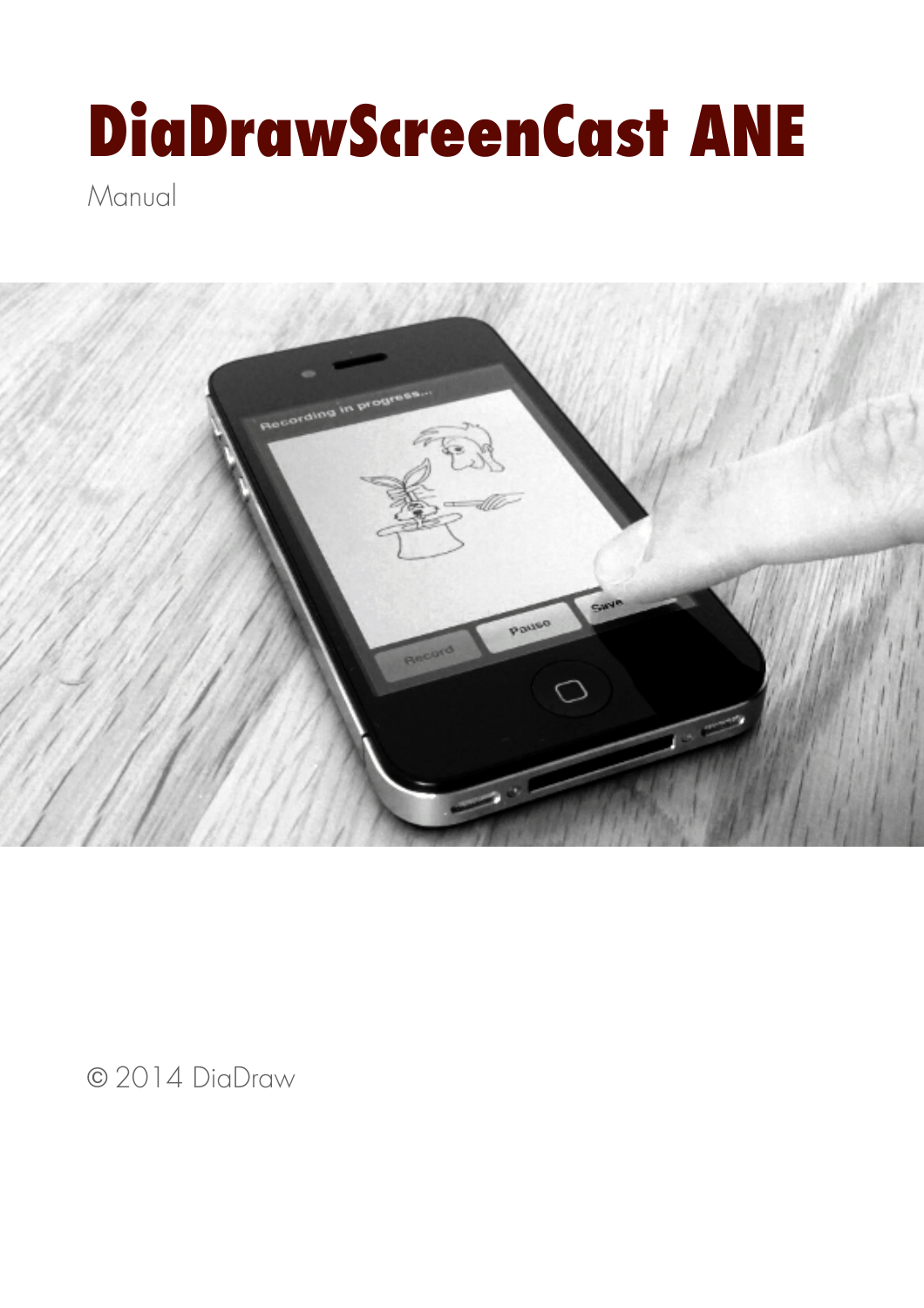## **Contents**

|           | What is DiaDrawScreenCast.ane?                  | 6  |
|-----------|-------------------------------------------------|----|
|           | How do you use DiaDrawScreenCast.ane?           | 6  |
| $\prod$ . | Example Code                                    | 7  |
|           | Instantiate ScreenRecorder                      | 7  |
|           | Start recording a video                         | 7  |
|           | Pause a recording                               | 9  |
|           | Resume a paused recording                       | 9  |
|           | Finish recording and save video                 | 9  |
|           | Get notified when the video file has been saved | 10 |
|           | Process errors                                  | 10 |
|           | III. API                                        | 11 |
|           | ScreenRecorder class                            | 11 |
|           | ScreenRecorderEvent class                       | 13 |
|           | <b>VideoSettings class</b>                      | 14 |
| IV.       | <b>Building the ANE</b>                         | 18 |
|           | Modify local.properties                         | 18 |
|           | Option 1: On the command line                   | 18 |
|           | Option 2: In Flash Biulder                      | 18 |
| V.        | Questions?                                      | 19 |
| VI.       | What else is out there?                         | 19 |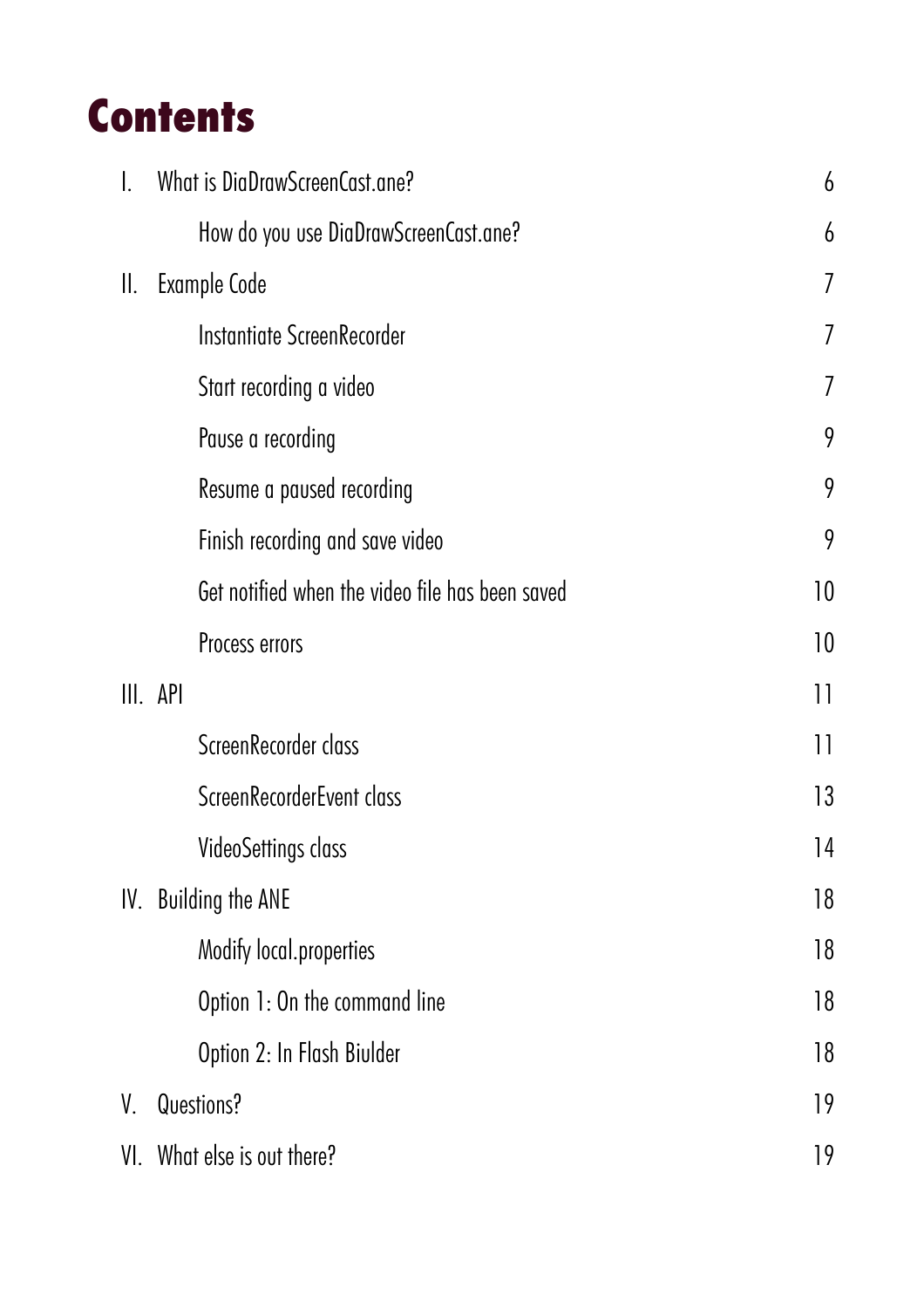VII. Thank you are also been approximately contained by the contract of  $19$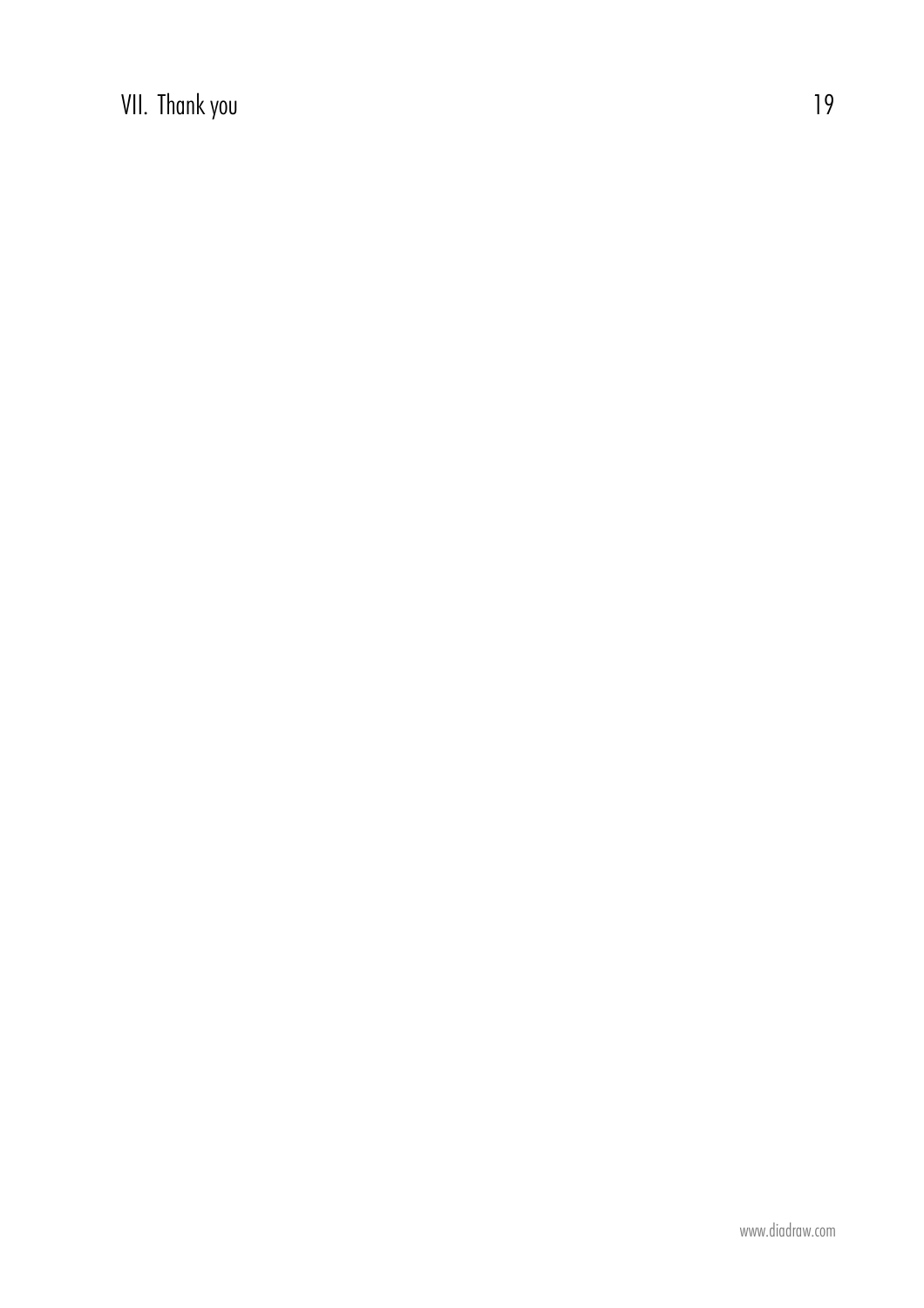## <span id="page-3-0"></span>**What is DiaDrawScreenCast.ane?**

## What does it do?

**DiaDrawScreenCast.ane** is an AIR Native Extension for iOS which allows you to make a video recording of a given DisplayObject in your app and mix in pre-recorded sound. You have the option of encoding the videos with H.256 or JPEG and selecting video quality. See [VideoSettings](#page-11-0) for full details.

### <span id="page-3-1"></span>How do you use DiaDrawScreenCast.ane?

Include **DiaDrawScreenCast.ane** in your Flash or Flex project.

Make an instance of the [ScreenRecorder](#page-8-1) class ([com.diadraw.extensions.ScreenRecorder](#page-8-1)) and use that to start, pause, resume or stop a recording.

Before you start a recording, make an instance of the [VideoSettings](#page-11-0) class [\(com.diadraw.extensions.VideoSettings](#page-11-0)) and leave it set u[p by default or](#page-11-0) modify how your video should be recorded. VideoSettings lets you set:

- video frame size
- scale factor and scale mode (fill/fit/crop) for the DisplayObject in the video
- frame rate of the recorded video
- average video bit rate
- type of video encoding
- video encoding quality
- the path to an audio file, if you want to mix sound; and the following audio settings:
	- audio sample rate
	- audio bit rate
	- number of audio channels
	- video composition quality of the mixed video
	- offset in seconds, if you need the sound to start at a certain point in the video
	- audio looping and cut-off

Choose a name and path for your video file and call [startRecording\(\)](#page-8-2) on your ScreenRecorder instance. When you are ready to finish recording, decide whether you would also like a copy saved to the device's Camera Roll and call [finishRecording\(\)](#page-9-0).

Listen for [ScreenRecorderEvent.VIDEO\\_SAVED](#page-10-1) to get notified when the video file has been written successfully.

Listen for **ScreenRecorderEvent.ERROR** to get notified about any issues during the recording or saving.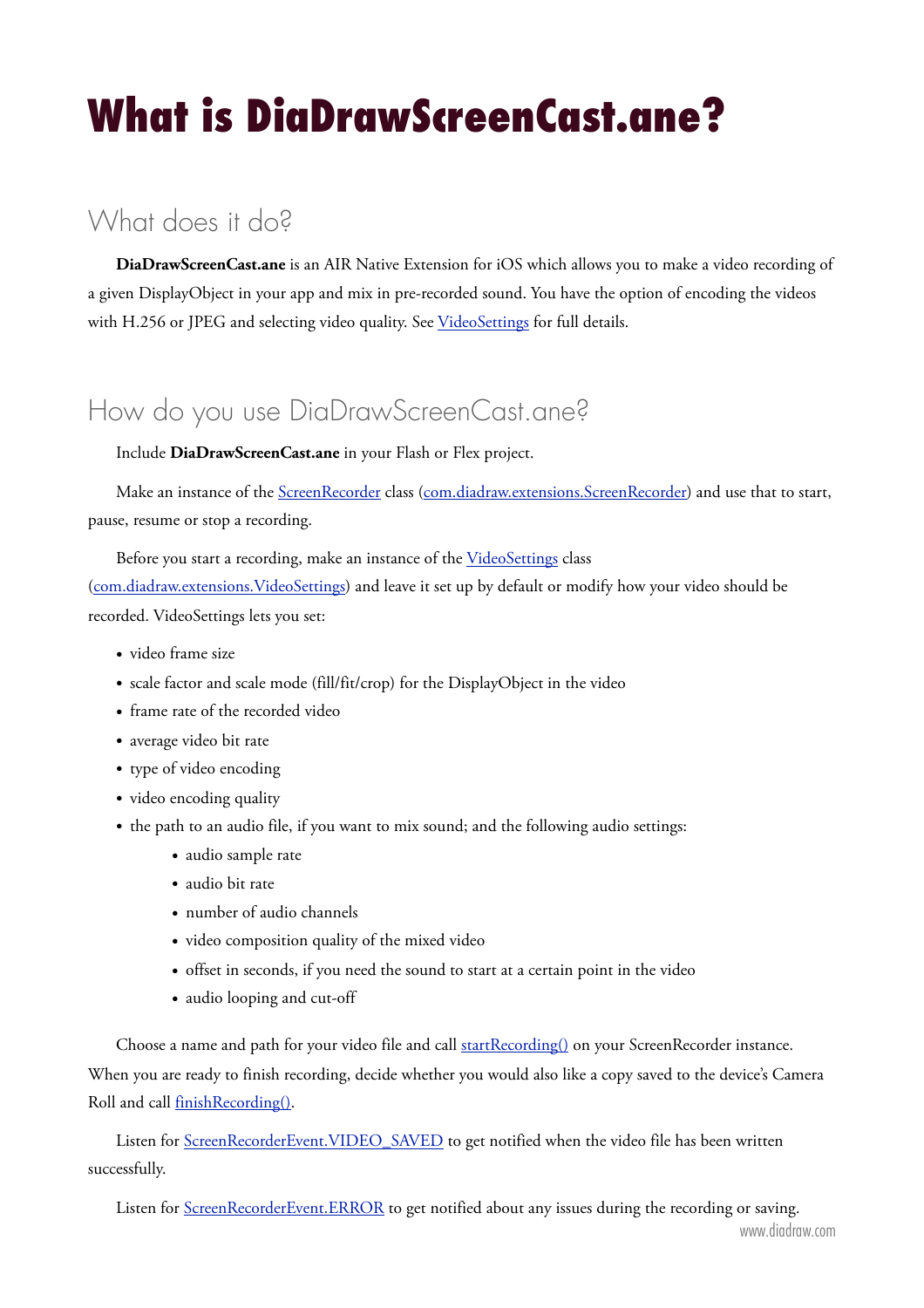## <span id="page-4-0"></span>**Example Code**

**Tip:** You will find a complete example in the companion app. See **Views.HomeView.mxml**.

#### <span id="page-4-1"></span>**Instantiate ScreenRecorder**

```
import com.diadraw.extensions.ScreenRecorder;
import com.diadraw.extensions.ScreenRecorderEvent;
import com.diadraw.extensions.VideoSettings;
private function initializeScreenRecorder() : void
{
      m_screenRecorder = new ScreenRecorder();
      m_screenRecorder.addEventListener( 
                   ScreenRecorderEvent.VIDEO SAVED, onVideoSaved );
      m_screenRecorder.addEventListener( 
                    ScreenRecorderEvent.ERROR, onScreenCastError );
      m_screenRecorder.addEventListener( 
                   ScreenRecorderEvent.PROGRESS, onVideoSaveProgress ) ;
}
```
#### <span id="page-4-2"></span>**Start recording a video**

```
private function startRecording() : void
{ 
      // 1. Get the container that will be recorded
     var containerToRecord : DisplayObject = groupToRecord; 
     // 2. ... and the optimal video size, 
       // based on the container size and the video codec
      // When using VideoCodecH264 the video width must be 
      // one of the standard video widths: 320, 640, etc.
      // When using VideoCodecJpeg both the width and the height of the video must be 
      // one of the standard ones.
     var videoCodec : Number = VideoSettings.VideoCodecJpeg; //VideoCodecH264;
     var videoSize : Point = 
             VideoSettings.getStandardVideoSize( 
                    containerToRecord.width, 
                    containerToRecord.height, 
                    videoCodec );
     // 3. If the video size isn't the same as the container's, 
       // decide whether we want the container centered in the video frame 
       // (or offset in any way)
     var containerOffsetInFrame : Point = new Point();
     // 4. Configure the rest of the video settings
     var videoSettings : VideoSettings = new VideoSettings();
      videoSettings.videoCodec = videoCodec; // Can be VideoSettings.VideoCodecH264 
                                               // or VideoCodecJpeg.
     videoSettings.ipea Quality = 0.5; // VideoSettings.VideoCodecJpeq only. // Takes values between 0.0 and 1.0. 
                                         // Specifies JPEG coded quality.
```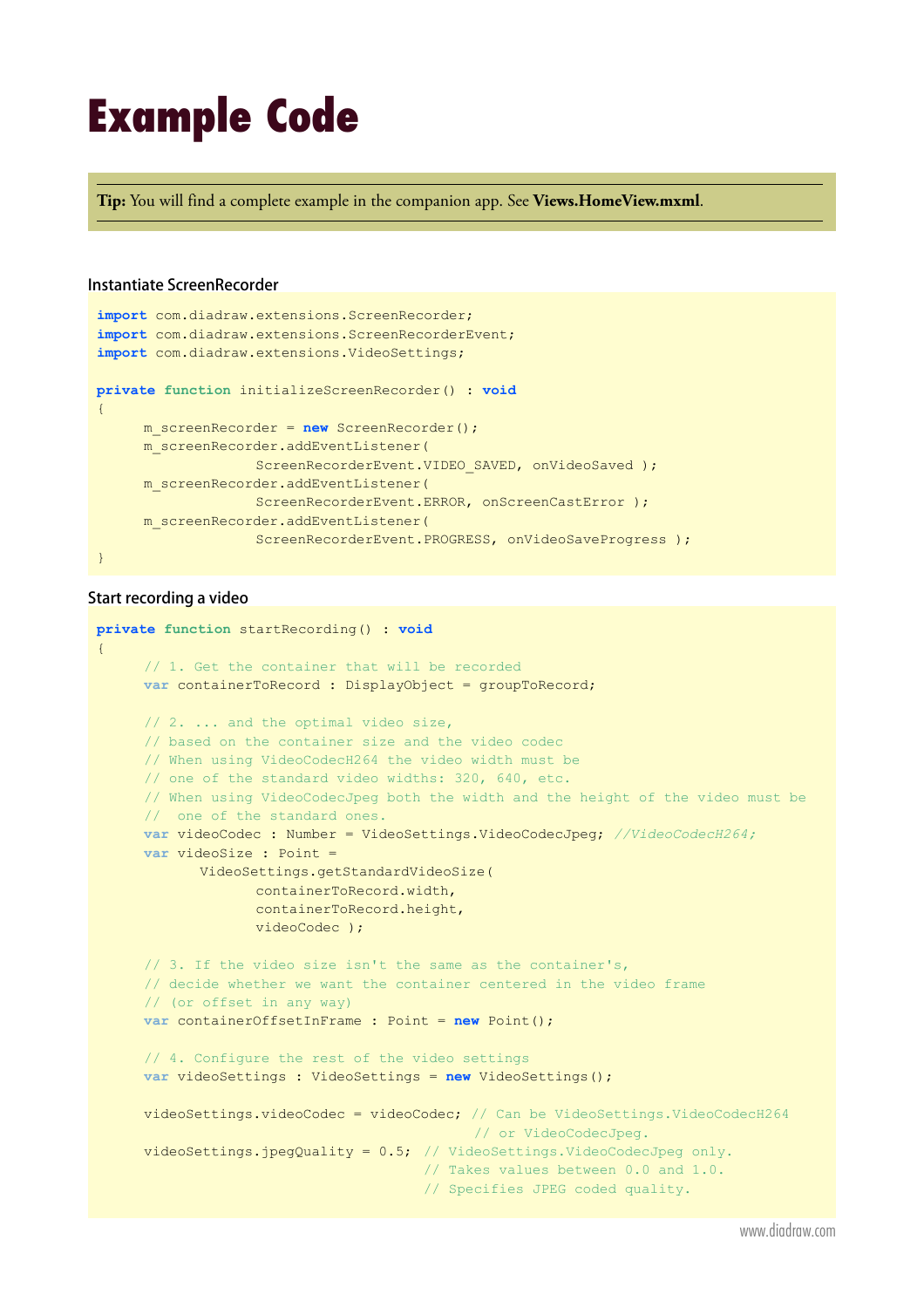```
 videoSettings.h264Quality = VideoSettings.H264Main32;
```
**var** inputAudioFile : File =

```
 // VideoSettings.VideoCodec264 only
                                   // Takes the following values: 
                                   // VideoSettings.H264Baseline30
                                   // VideoSettings.H264Baseline31
                                   // VideoSettings.H264Baseline41
                                   // VideoSettings.H264BaselineAuto
                                          // Supported on iOS > 7, defaults to
                                          // VideoSettings.H264Baseline30 
                                          // on earlier iOS versions
                                   // VideoSettings.H264Main30 
                                   // VideoSettings.H264Main31 
                                   // VideoSettings.H264Main32 
                                   // VideoSettings.H264Main41
                                   // VideoSettings.H264MainAuto
                                          // Supported on iOS > 7, defaults to
                                          // VideoSettings.H264Baseline30 
                                          // on earlier iOS versions
                                   // VideoSettings.H264High40 
                                          // Supported on iOS > 6, defaults to 
                                          // VideoSettings.H264Main31 
                                          // on earlier iOS versions
                                   // VideoSettings.H264High41 
                                          // Supported on iOS > 6, defaults to 
                                          // VideoSettings.H264Main31 
                                          // on earlier iOS versions
                                   // VideoSettings.H264HighAuto 
                                          // Supported on iOS > 7, defaults to 
                                          // VideoSettings.H264Main31 
                                          // on earlier iOS versions
 videoSettings.framesPerSecond = 15; // Frames per second
 videoSettings.videoAverageBitRate = 960000; // H264 only, bits per second
 // This sets the quality preset to be used 
 // if the video is mixed with sound after it's been recorded
 // Use one of the following: 
        // VideoSettings.VideoCompositionPresetLowQuality
        // VideoSettings.VideoCompositionPresetMediumQuality
        // VideoSettings.VideoCompositionPresetHighestQuality
 videoSettings.videoCompositionQuality = 
                     VideoSettings.VideoCompositionPresetHighestQuality;
// If the recorded container and the video frame are different sizes,
 // videoSettings.scale mode can set scaling, so that the container 
 // either fills the video frame or fits in it.
 // Use VIDEO_SCALE_NONE, VIDEO_SCALE_FIT_W, VIDEO_SCALE_FIT_H 
// or VIDEO SCALE FIT ALL.
videoSettings.scaleMode = VideoSettings.VIDEO SCALE NONE;
// scaleFactor allows you to scale the container with respect to the video frame
 // and takes x and y factors. 
 // Note: scaleFactor takes priority over scaleMode. 
 // Set scaleFactor to (1, 1) for no scaling or for scaleMode to have effect.
 videoSettings.scaleFactor = new Point( 1, 1 );
// Optional audio settings
```
File.applicationDirectory.resolvePath( "assets/exam piece.m4a" );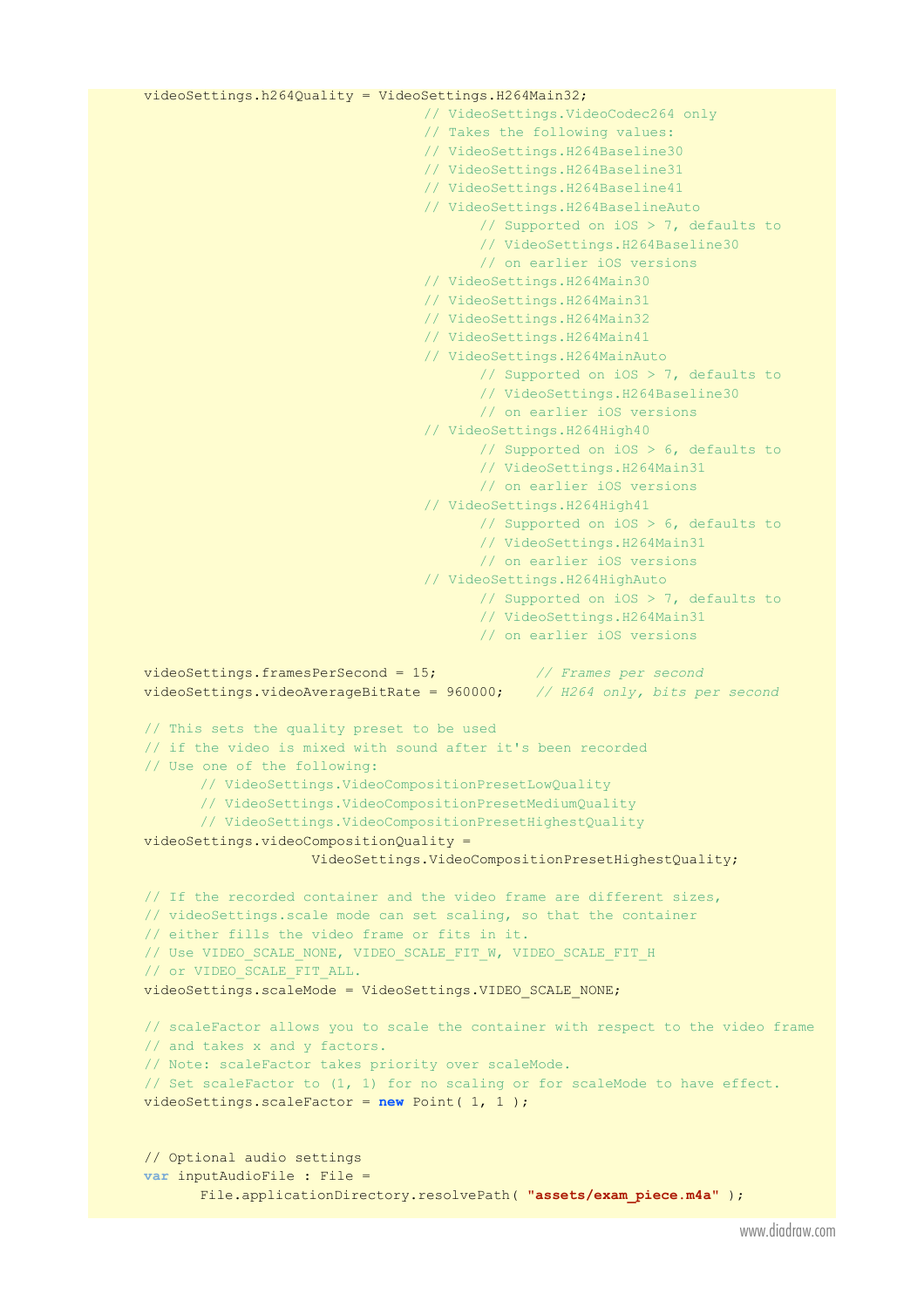```
 videoSettings.inputAudioFilePath = inputAudioFile.nativePath;
     // Set inputAudioFilePath = null to disable adding sound
      videoSettings.audioOffsetSeconds = 0;
      videoSettings.loopAudio = false;
      videoSettings.cutOffAudioAtEndOfVideo = true;
     // Set saveDebugFrames to true to have every 10th frame 
     // saved to CameraRoll - for debugging purposes only
     var saveDebugFrames : Boolean = false;
     if ( m_screenRecorder.startRecording( containerToRecord,
                                              videoSize.x,
                                              videoSize.y,
                                              containerOffsetInFrame,
                                              videoSettings,
                                             saveDebugFrames ) )
      {
             m_isRecording = true;
             m_hasRecordedVideo = false;
             title = "Recording in progress...";
 }
     else
      {
             title = "ERROR: Could not start recording";
      }
}
```
#### <span id="page-6-0"></span>**Pause a recording**

```
private function pauseRecording() : void
{
     m screenRecorder.pauseRecording();
      title = "Recording paused";
      btnPause.label = "Restart";
}
```
#### <span id="page-6-1"></span>**Resume a paused recording**

```
private function pauseRecording() : void
{
     m screenRecorder.pauseRecording();
      title = "Recording paused";
      btnPause.label = "Restart";
}
```
#### <span id="page-6-2"></span>**Finish recording and save video**

```
private function finishRecording() : void
{
     // Note: You can save the file to a path of your choice and/or to Camera Roll.
      // You can also choose not to save it anywhere - 
      // a bit pointless, but it's an option.
      // 1. If you want the file saved to a specific path, 
      // pass that path as the second argument
     // in the m screenRecorder.finishRecording() call.
```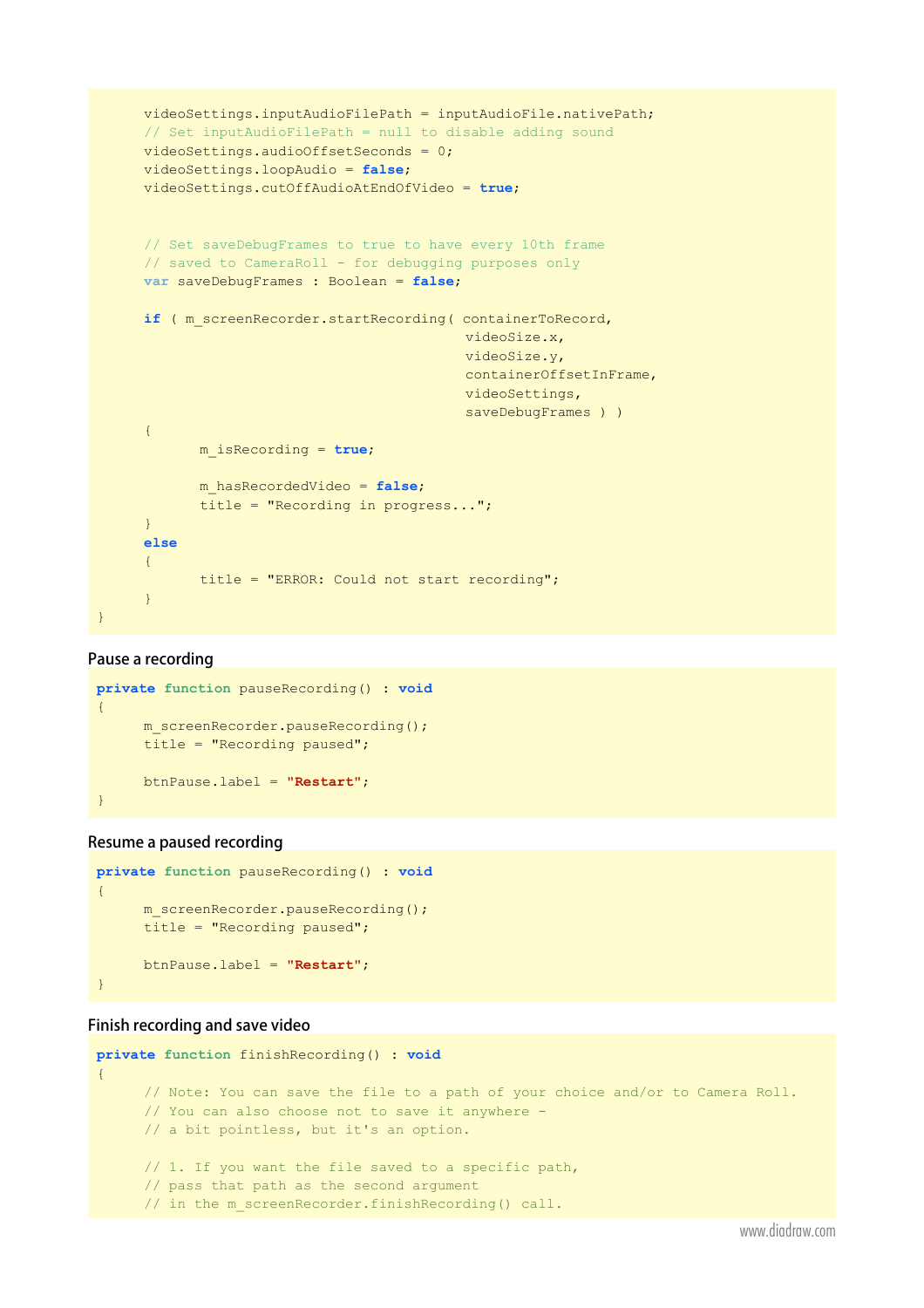```
 // If you don't want to save the file to a specific path, 
      // leave that second argument out:
     // m screenRecorder.finishRecording( true )
      // will only save a copy to Camera Roll.
      // 1.1. If saving the file to a path of your choice, 
      // make sure any subfolders on that path already exist:
     var subDir : File = File.documentsDirectory.resolvePath( "diadraw/videos" );
     if ( !subDir.exists )
       {
             subDir.createDirectory();
       }
     // 1.2. Get the full path to the file, including the file name.
     var videoFile : File = 
             File.documentsDirectory.resolvePath( "diadraw/videos/screenCast.mp4" );
     var saveVideoToPath : String = videoFile.nativePath;
     // 2. Do you want a copy in Camera Roll?
     var saveVideoToCameraRoll : Boolean = true;
     // 3. Now call finishRecording() in the ANE:
     m_screenRecorder.finishRecording( saveVideoToCameraRoll, saveVideoToPath );
      m_isRecording = false;
      title = "Saving video file...";
}
```
#### **Get notified about progress, when the video is being saved**

```
private function onVideoSaveProgress( _event : ScreenRecorderEvent ) : void
{
      title = "Encoding in progress... " + _event.progressPercent + "%";
}
```
#### <span id="page-7-0"></span>**Get notified when the video file has been saved**

```
private function onVideoSaved( _event : ScreenRecorderEvent ) : void
{
      title = "Video saved";
      m_hasRecordedVideo = true;
}
```
#### <span id="page-7-1"></span>**Process errors**

```
private function onScreenCastError( _event : ScreenRecorderEvent ) : void
{
     // deal with errors from the native extension
     trace( "ScreenCastNativeExtension error: " + _event.message );
}
```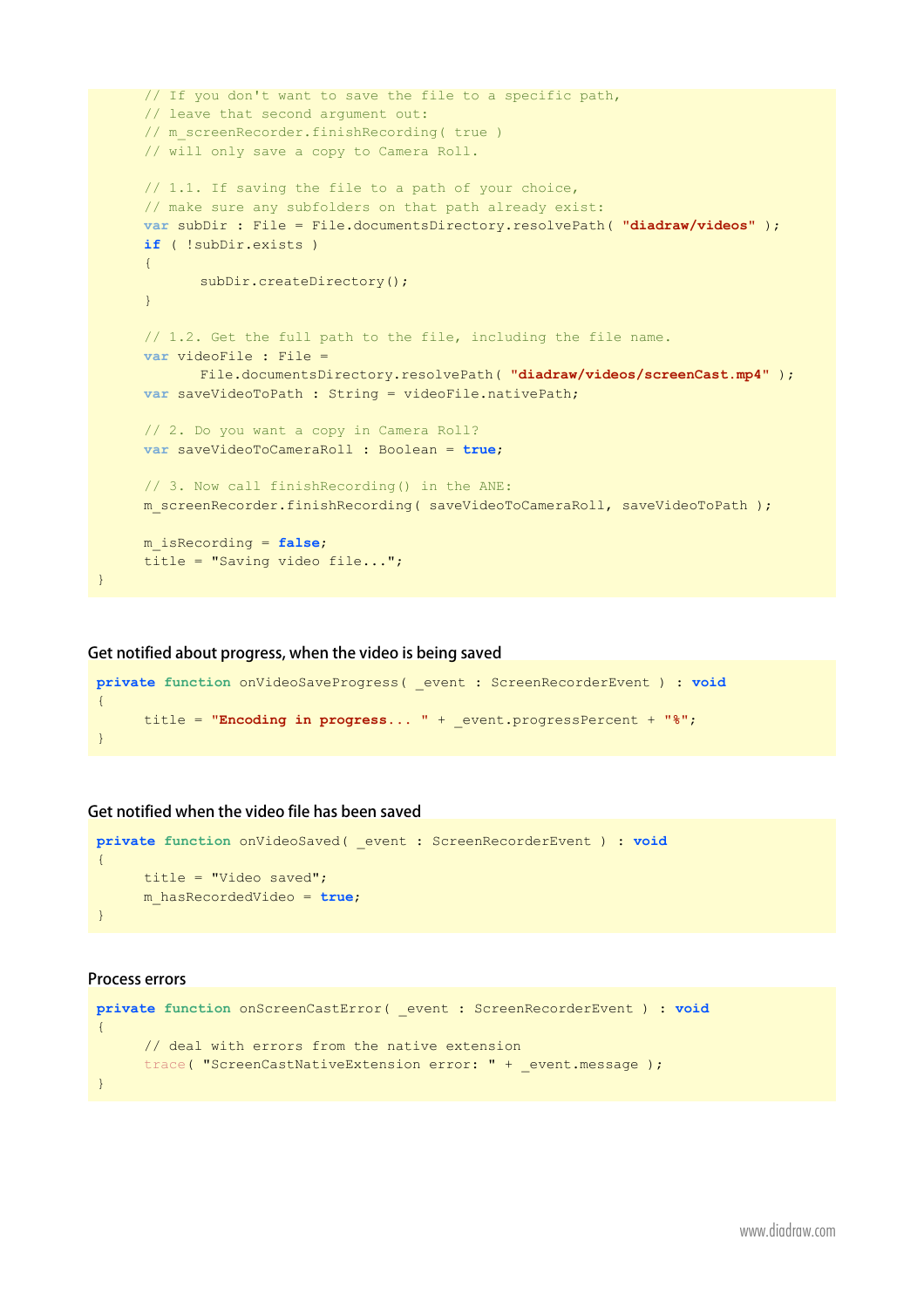<span id="page-8-0"></span>

### <span id="page-8-1"></span>ScreenRecorder class

Package com.diadraw.extensions

#### ScreenRecorder() constructor

**public function** ScreenRecorder( \_target : IEventDispatcher = **null** )

Creates a new instance of ScreenRecorder.

#### isSupported() method

**public function** isSupported() : Boolean

Checks if screen recording is supported on the current platform.

#### <span id="page-8-2"></span>startRecording() method

**public function** startRecording( \_objectToRecord : DisplayObject,  $\Box$ videoWidth  $\Box$ : int, \_videoWidth : int,<br>\_videoHeight : int, \_objectOffsetInFrame : Point, \_videoSettings : VideoSettings, \_saveDebugFrames : Boolean = **false** ) : Boolean

Starts the video recording.

#### **Parameters**

**\_objectToRecord** - a DisplayObject that will be recorded in the video

**\_videoWidth** - the width of the final video

**\_videoHeight** - the height of the final video

**\_objectOffsetInFrame** - (x, y) offset for the DisplayObject in the video frame

**\_videoSettings**, see [com.diadraw.extensions.VideoSettings](#page-11-0)

**\_saveDebugFrames** - optional, defaults to false; set to true to have every 10th frame output to Camera Roll for inspection

#### Returns

**true** if the recording started successfully, **false** otherwise.

#### See also

[VideoSettings.getStandardVideoSize\(\)](#page-11-1) for picking an optimal video size for your chosen encoder.

#### restartRecording() method public function restartRecording() : void

Resumes a paused video recording. Listen for [ScreenRecorderEvent.RECORDING\\_RESUMED](#page-10-3) to get notified when the video recording has started.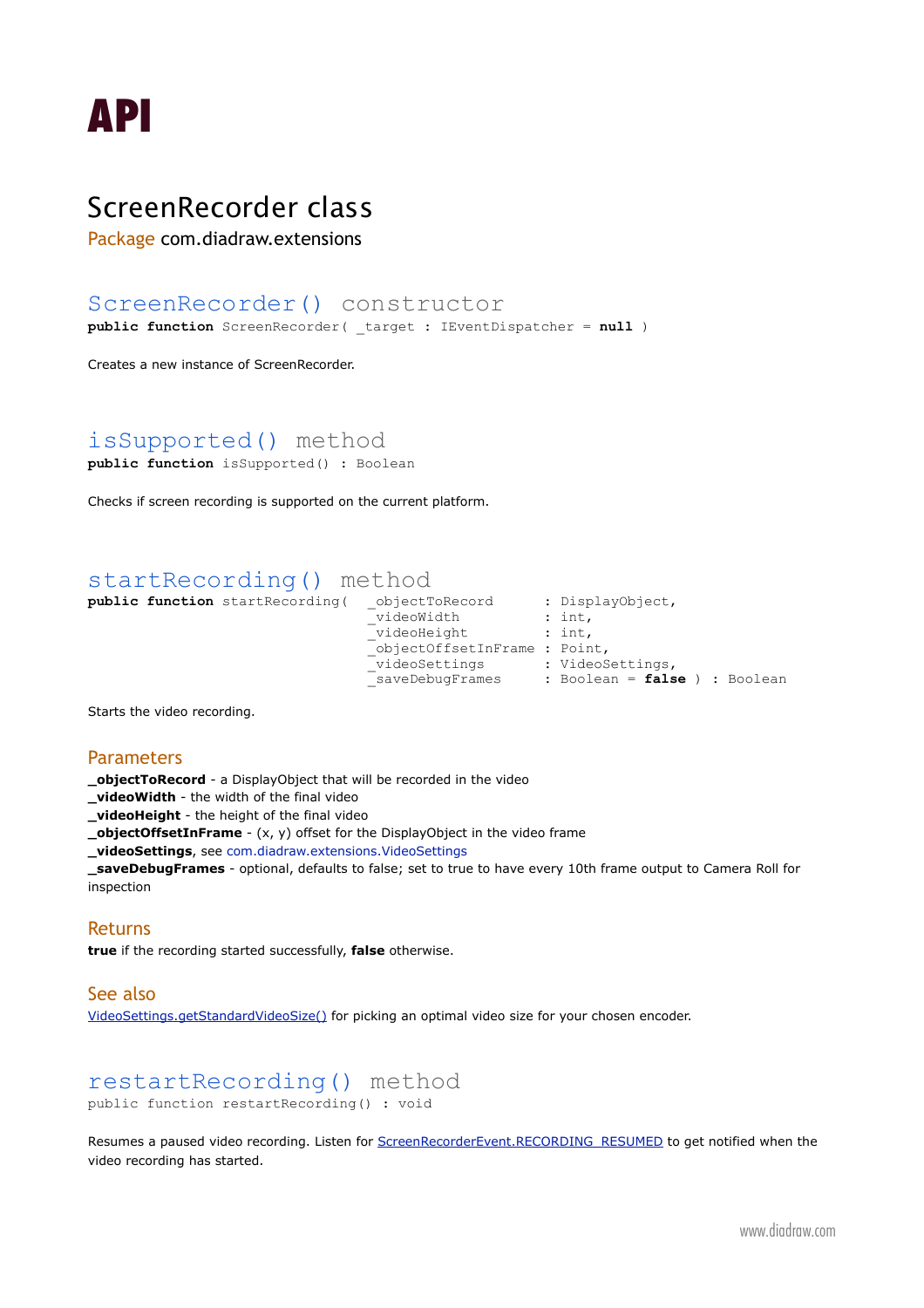#### pauseRecording() method

**public function** pauseRecording() : **void**

Pauses the video recording. Listen for [ScreenRecorderEvent.RECORDING\\_PAUSED](#page-10-4) to get notified when the video recording has paused successfully.

#### <span id="page-9-0"></span>finishRecording() method

**public function** finishRecording( \_shouldSaveToCameraRoll : Boolean = **false,**<br>saveFileToPath : String = **null** )  $:$  String =  $null$  ) :  $void$ 

Stops the recording and saves the video to a file. Listen for [ScreenRecorderEvent.VIDEO\\_SAVED](#page-10-1) to get notified when the video file has been written successfully.

#### Parameters

**\_shouldSaveToCameraRoll** - optional; set to true to have the video saved to Camera Roll, as well as to the path specified in [startRecording](#page-8-2)();

**\_saveFileToPath** - optional; set to the path where you would like the video file to be stored (other than in camera roll).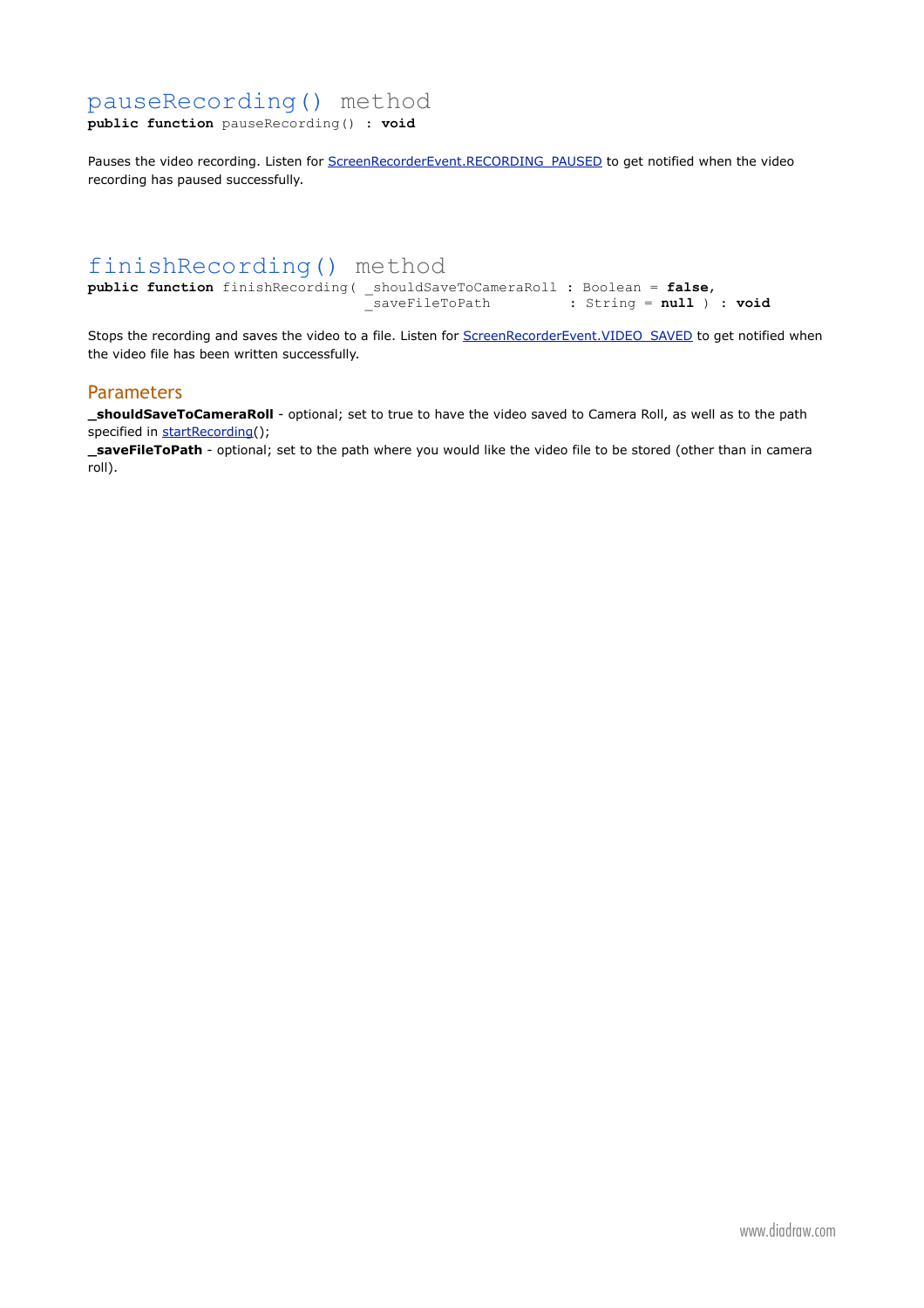## <span id="page-10-0"></span>ScreenRecorderEvent class

package com.diadraw.extensions

#### <span id="page-10-1"></span>ScreenRecorderEvent.VIDEO\_SAVED event type

Emitted when the video file has finished saving.

#### <span id="page-10-4"></span>ScreenRecorderEvent.RECORDING\_PAUSED event type

Emitted when the recording of the video has been paused.

#### <span id="page-10-3"></span>ScreenRecorderEvent.RECORDING\_RESUMED event type

Emitted when a paused video recording has been resumed.

#### <span id="page-10-2"></span>ScreenRecorderEvent.ERROR event type

Emitted when there has been a problem with the video recording. Check the ScreenRecorderEvent **message** property for details on the problem.

#### ScreenRecorderEvent.INFO event type

Listen to this event to get information at various points of the recording. Check the ScreenRecorderEvent **message** property for details.

#### ScreenRecorderEvent.PROGRESS event type

Listen to this event to get updates on the progress of video saving after you have called [finishRecording\(\)](#page-9-0). Check the ScreenRecorderEvent **progressPercent** property for the percent value.

#### message property

message : String Contains information about the event.

#### progressPercent property

progressPercent : Number Contains the percentage of work done when saving the final video as a number from 0 to 100.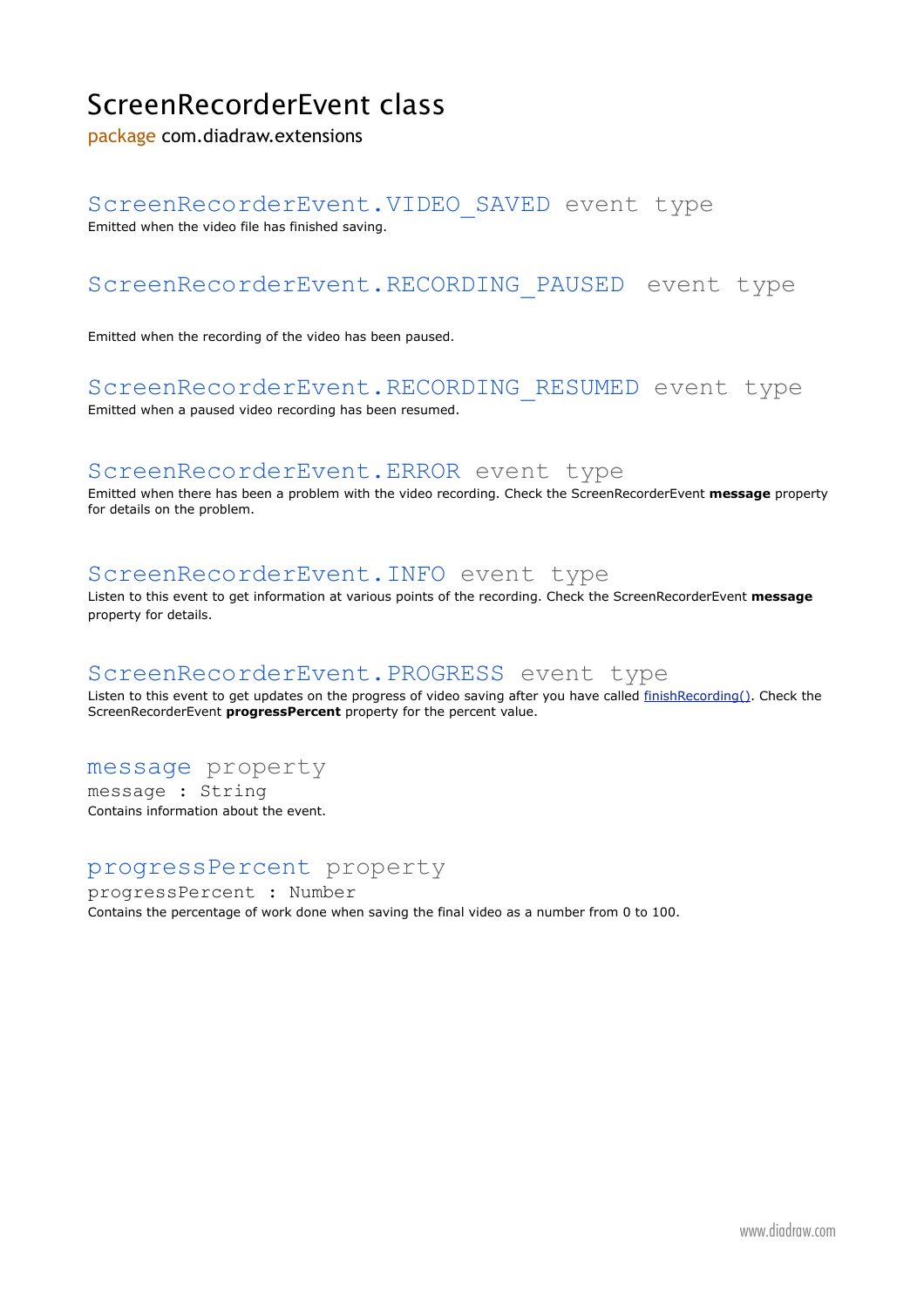## <span id="page-11-0"></span>VideoSettings class

package com.diadraw.extensions

## <span id="page-11-1"></span>getStandardVideoSize() static method<br>
public static function getStandardVideoSize( preferredWidthPix : Number,

**public static function** getStandardVideoSize( \_preferredHeightPix : Number,

\_<br>videoCodec : Number ) : Point

Chooses an optimal video frame size for a given codec. The result size is the closest possible to a preferred frame size you specify.

#### Parameters

**\_preferredWidthPix** - your preferred frame width in pixels **\_preferredHeightPix** - your preferred frame height in pixels **\_videoCodec** - the video codec you will use, possible values: VideoSettings.VideoCodecH264 or VideoSettings.VideoCodecJpeg

#### Returns

A **flash.geom.Point** object, where flash.geom.Point.x represents the video frame **width** and flash.geom.Point.y represents the video frame **height.**

#### VideoSettings() constructor

**public function** VideoSettings(

```
\begin{array}{rcl}\n  & \text{frame}\mathsf{W} \\
 - & \text{frame}\mathsf{H} \\
 - & \text{frame}\mathsf{H}\n \end{array} \hspace{3.8cm} ; \hspace{3.1cm} \begin{array}{rcl}\n \text{int} = & \text{DEFAULT} \text{ FRAME\_W}, \\
 \text{int} = & \text{DEFAULT} \text{ FRAME } \mathsf{H}. \end{array} _frameH : int = DEFAULT_FRAME_H,
 _framesPerSecond : int = DEFAULT_FRAMES_PER_SECOND,
 _videoAverageBitRate : int = DEFAULT_VIDEO_AVG_BIT_RATE,
 _audioSampleRate : Number = DEFAULT_AUDIO_SAMPLE_RATE,
     \begin{array}{lll} \texttt{audioBitRate} & \texttt{: int = DERAULT_AU\overline{D}IO_BIT_RATE,} \\ \texttt{audioChannels} & \texttt{: int = DERAULT AUDIO CHANNELS,} \end{array} _audioChannels : int = DEFAULT_AUDIO_CHANNELS,
 _videoCodec : Number = DEFAULT_VIDEO_CODEC,
 _jpegQuality : Number = DEFAULT_JPEG_QUALITY,
 _h264Quality : Number = DEFAULT_H264_QUALITY,
 _videoCompositionQuality : Number = DEFAULT_VIDEO_COMPOSITION_QUALITY,
      _inputAudioFilePath : String = null,
       audioOffsetSeconds
        _loopAudio : Boolean = true,
       _cutOffAudioAtEndOfVideo : Boolean = true )
```
Creates an instance of VideoSettings.

#### **Parameters**

**frameW** - width of the recorded video in pixels; default value: DEFAULT\_FRAME\_W = 640 pixels

**\_frameH** - width of the recorded video in pixels; default value: DEFAULT\_FRAME\_H = 480 pixels

**\_framesPerSecond** - frame rate of the recorded video; DEFAULT\_FRAMES\_PER\_SECOND = 10

**\_videoAverageBitRate** - average bit rate of the recorded video; default value: DEFAULT\_VIDEO\_AVG\_BIT\_RATE = 960000

**\_audioSampleRate** - sample rate for the audio in the final video, in Herz; default value: 12000.0 Hz; has effect only when inputAudioFilePath is set to a valid file

**\_audioBitRate** - bit rate per audio channel; default value = DEFAULT\_AUDIO\_BIT\_RATE = 64000; has effect only when \_inputAudioFilePath is set to a valid file

**\_audioChannels** - number of audio channels in the final video; default value = DEFAULT\_AUDIO\_CHANNELS = VideoSettings.AudioChannelsStereo; has effect only when \_inputAudioFilePath is set to a valid file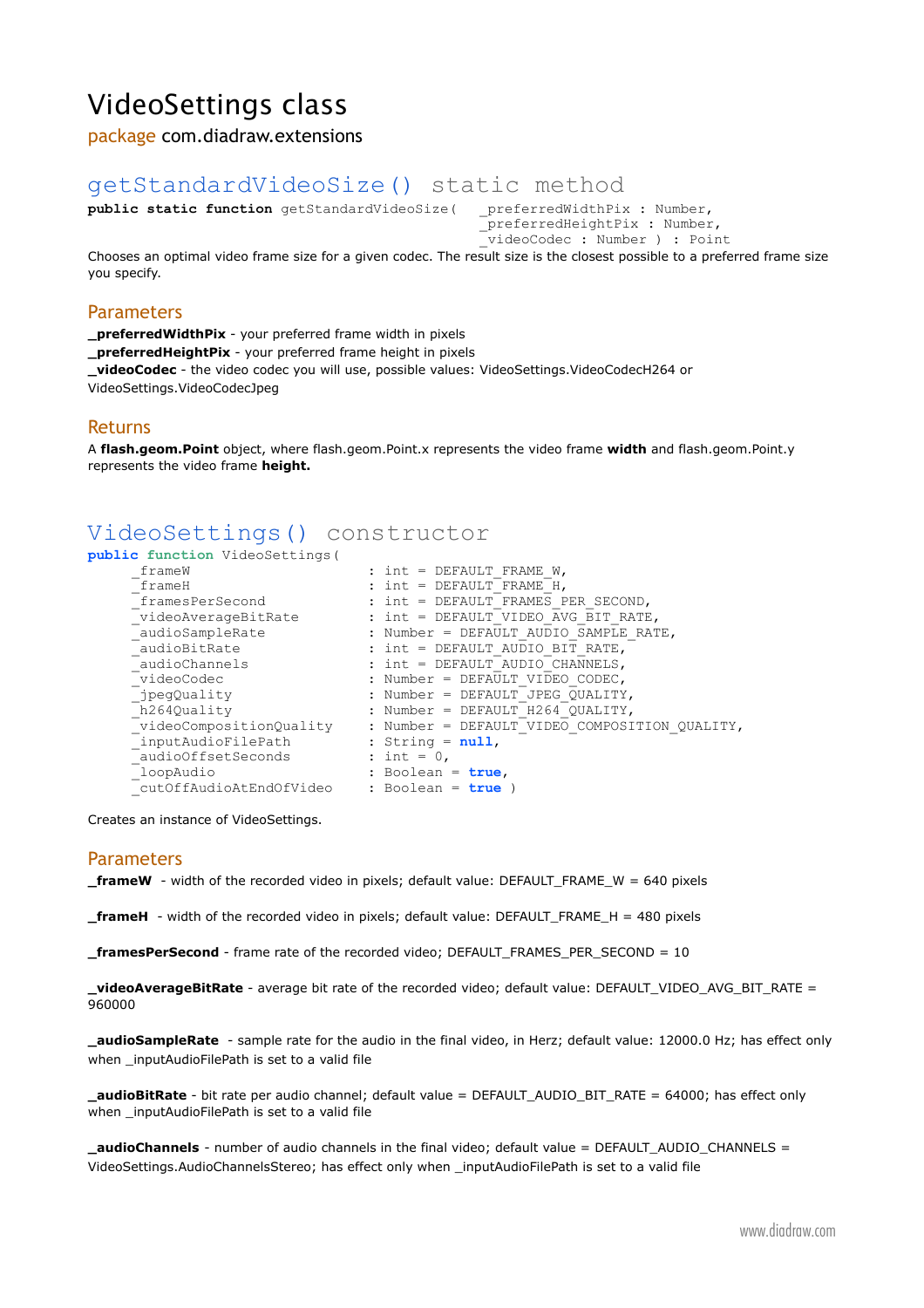**\_videoCodec** - encoder to be used for the recorded video; choose between VideoSettings.VideoCodec264 and VideoSettings.VideoCodecJpeg; default value = DEFAULT\_VIDEO\_CODEC = VideoSettings.VideoCodec264

**\_jpegQuality** - quality of the JPEG encoding, where 0 = lowest quality 1.0 = highest quality; default value: DEFAULT\_JPEG\_QUALITY = 0.3; has effect only when videoCodec is set to VideoSettings.VideoCodecJpeg;

**\_h264Quality** - quality of the H.264 encoding; see the h264Quality property for a list of values; default value: DEFAULT\_H264\_QUALITY = H264Baseline30;has effect only when videoCodec is set to VideoSettings.VideoCodec264;

**\_videoCompositionQuality** - quality preset to be used if the video is mixed with sound after it's been recorded; default value: DEFAULT\_VIDEO\_COMPOSITION\_QUALITY = VideoCompositionPresetMediumQuality; has effect only when inputAudioFilePath is set to a valid file

**\_inputAudioFilePath** - path to a local audio file (.mp3, .wav, .m4a) to be mixed in the final video; default value: null  $=$  no audio

**\_audioOffsetSeconds** - offset in seconds from the start of the video file where audio shoud begin; default value: 0 seconds; has effect only when \_inputAudioFilePath is set to a valid file

**\_loopAudio** - a flag, determining whether the audio file should be looped if it's shorter than the final video; defaul value: true; has effect only when inputAudioFilePath is set to a valid file

**\_cutOffAudioAtEndOfVideo** - a flag, determining whether an audio file, which is longer than the final video, should be cut off at the end of the video; defaul value: true; has effect only when inputAudioFilePath is set to a valid file

#### frameWidth property

frameWidth : int Width of the recorded video in pixels. See [getStandardVideoSize\(\)](#page-11-1) for choosing an optimal video size.

#### frameHeight property frameHeight : int

Height of the recorded video in pixels. See [getStandardVideoSize\(\)](#page-11-1) for choosing an optimal video size.

#### videoAverageBitRate property

videoAverageBitRate : int Average bit rate of the recorded video.

### audioSampleRate property

audioSampleRate : Number A sample rate, in hertz, expressed as a floating point value. Has effect only when **inputAudioFilePath** is set to a valid file.

#### audioBitRate property

audioBitRate : int Bit rate per audio channel. Has effect only when **inputAudioFilePath** is set to a valid file.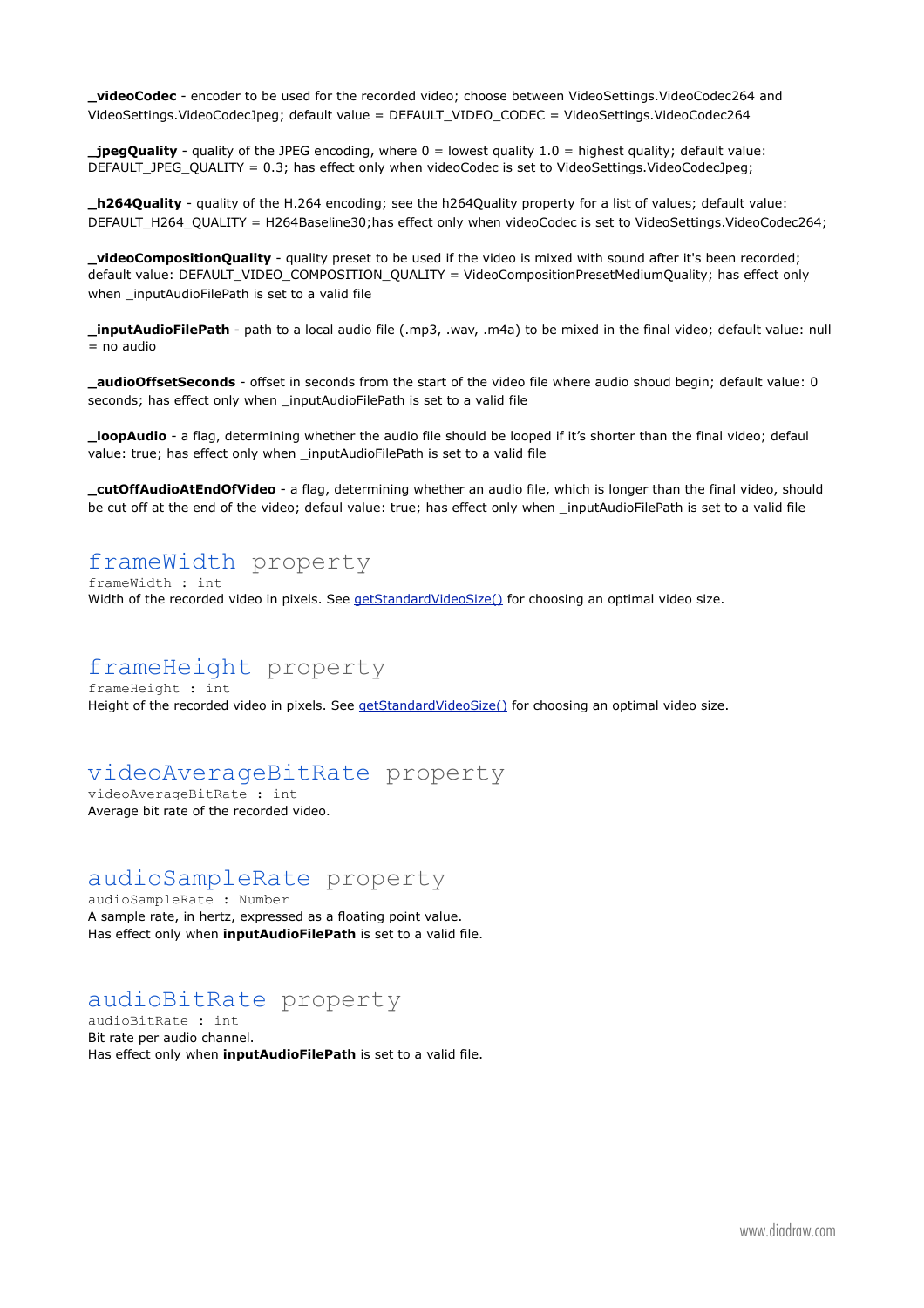#### videoCodec property

#### videoCodec : Number Encoder to be used for the recorded video. Possible values:

- **VideoSettings.VideoCodec264**
- **VideoSettings.VideoCodecJpeg**.

### jpegQuality property

jpegQuality : Number

**VideoSettings.VideoCodecJpeg** only. Specifies JPEG coded quality. Use values between **0.0** and **1.0**, where 0.0 = lowest quality, 1.0 = highest quality.

#### h264Quality property h264Quality : Number

**VideoSettings.VideoCodec264** only. Specifies the H.264 encoding quality. Possible values in increasing level of quality:

- **• VideoSettings.H264Baseline30**
- **• VideoSettings.H264Baseline31**
- **• VideoSettings.H264Baseline41**
- **• VideoSettings.H264BaselineAuto** supported on iOS 7 and newer
- **• VideoSettings.H264Main30**
- **• VideoSettings.H264Main31**
- **• VideoSettings.H264Main32**
- **• VideoSettings.H264Main41**
- **• VideoSettings.H264MainAuto** supported on iOS 7 and newer
- **• VideoSettings.H264High40** supported on iOS 6 and newer
- **• VideoSettings.H264High41** supported on iOS 6 and newer
- **• VideoSettings.H264HighAuto** supported on iOS 7 and newer

#### audioChannels property

#### audioChannels : Number

Determines the audio channel configuration in the recorded video. Has effect only when **inputAudioFilePath** is set to a valid file. Possible values:

- **VideoSettings.AudioChannelsMono**
- **VideoSettings.AudioChannelsStereo.**

#### framesPerSecond property

#### framesPerSecond : Number

Determines the frame rate of the recorded video in frames per second.

### videoCompositionQuality property

#### videoCompositionQuality : Number

Sets the quality preset to be used if the video is mixed with sound after it's been recorded. Has effect only when **inputAudioFilePath** is set to a valid file. Possible values:

- **• VideoSettings.VideoCompositionPresetLowQuality**
- **• VideoSettings.VideoCompositionPresetMediumQuality**
- **• VideoSettings.VideoCompositionPresetHighestQuality**

### scaleMode property

scaleMode : Number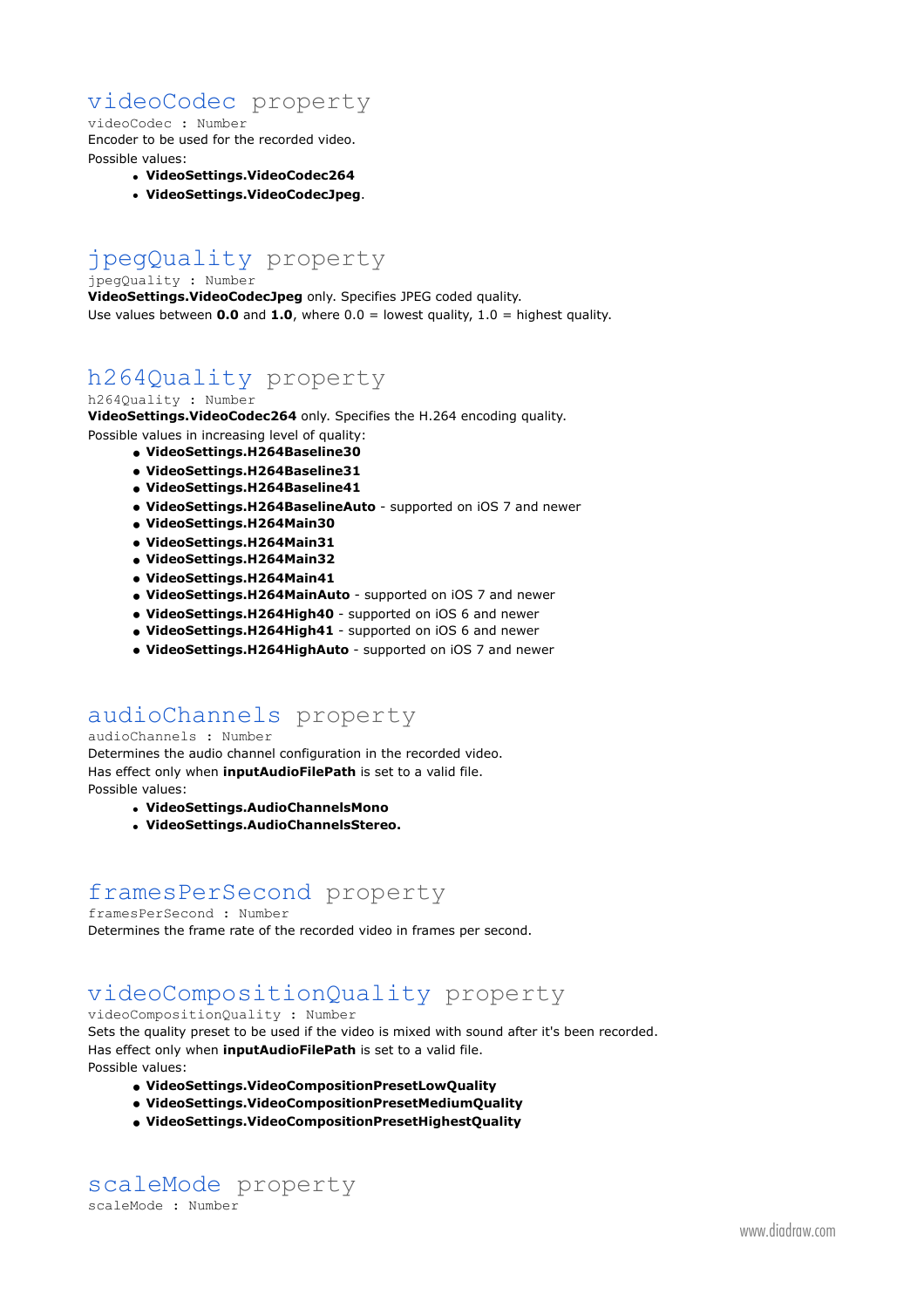Determines the scaling of the DisplayObject in the video frame when a **scaleFactor** has been set. Possible values:

- **• VideoSettings.VIDEO\_SCALE\_NONE**
- **• VideoSettings.VIDEO\_SCALE\_FIT\_W**
- **• VideoSettings.VIDEO\_SCALE\_FIT\_H**
- **• VideoSettings.VIDEO\_SCALE\_FIT\_ALL**

#### scaleFactor property

scaleFactor : Point Determines the scaling of the DisplayObject in the video frame.

#### inputAudioFilePath property

inputAudioFilePath : String Determines the path to the audio file that should be mixed in the video. Leave to null, if you don't want to use audio.

#### audioOffsetSeconds property

audioOffsetSeconds : int

Offset in seconds from the start of the video file where audio shoud begin. Has effect only when **inputAudioFilePath** is set to a valid file.

### loopAudio property

loopAudio : Boolean A flag, determining whether an audio file, which is longer than the final video, should be cut off at the end of the video.

Has effect only when **inputAudioFilePath** is set to a valid file.

#### cutOffAudioAtEndOfVideo property

cutOffAudioAtEndOfVideo : Boolean

A flag, determining whether an audio file, which is longer than the final video, should be cut off at the end of the video.

Has effect only when **inputAudioFilePath** is set to a valid file.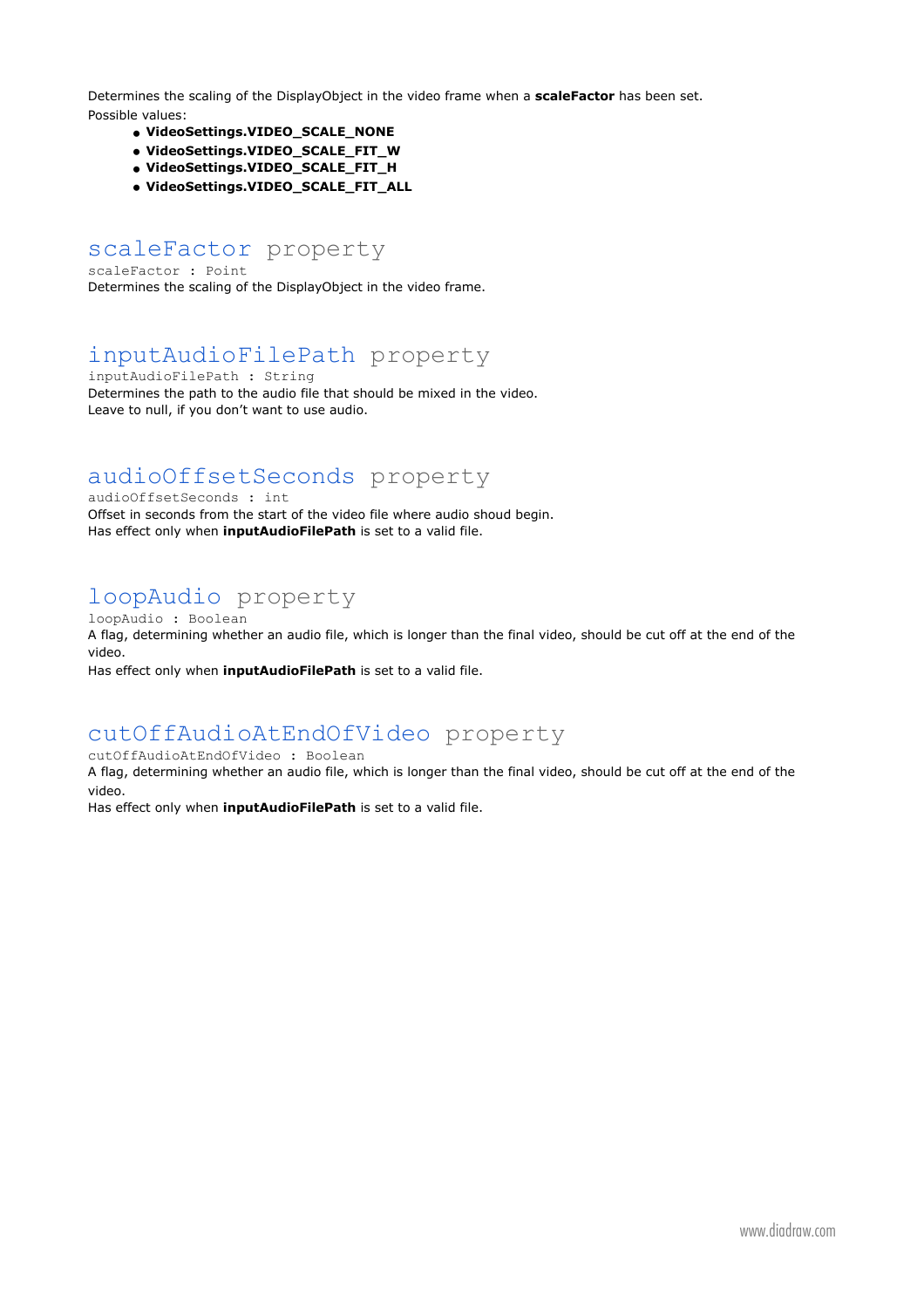## <span id="page-15-0"></span>**Building the ANE**

If you have purchased the source code for **DiaDrawScreenCast.ane**, you have the option of modifying the extension to meet your specific needs.

Here is how to build it.

## <span id="page-15-1"></span>Modify local.properties

Open **DiaDrawScreenCastANE/AIRLibrary/build scripts/local.properties** and set IOS\_SDK and FLEX HOME to point to the SDK installs on your machine:

```
IOS_SDK=/Applications/Xcode.app/Contents/Developer/Platforms/iPhoneOS.platform/
Developer/SDKs/iPhoneOS7.0.sdk
FLEX HOME=/Applications/Adobe Flash Builder 4.6/sdks/4.6.0
MXMLC=${FLEX_HOME}/bin/mxmlc
ADT=${FLEX_HOME}/bin/adt
```
## <span id="page-15-2"></span>Option 1: On the command line

On the command line navigate to **DiaDrawScreenCastANE/AIRLibrary/build scripts/** and run

<span id="page-15-3"></span>

## Option 2: In Flash Biulder

Import **DiaDrawScreenCastANE/**

**AIRLibrary** in Flash Builder and select **Project** > **Properties**.

Select Builders, then click **New…** to create a new **Ant Builder**.

Inside the **Edit launch configuration properties** dialog click Browse Workspace to navigate to **DiaDrawScreenCastANE/AIRLibrary/ build scripts/** and select **build.xml**, then **OK** the dialog. Back in Flash Builder



select **Project** > **Build Project**. This should

rebuild everything from scratch and package an ANE file in **DiaDrawScreenCastANE/ane**.